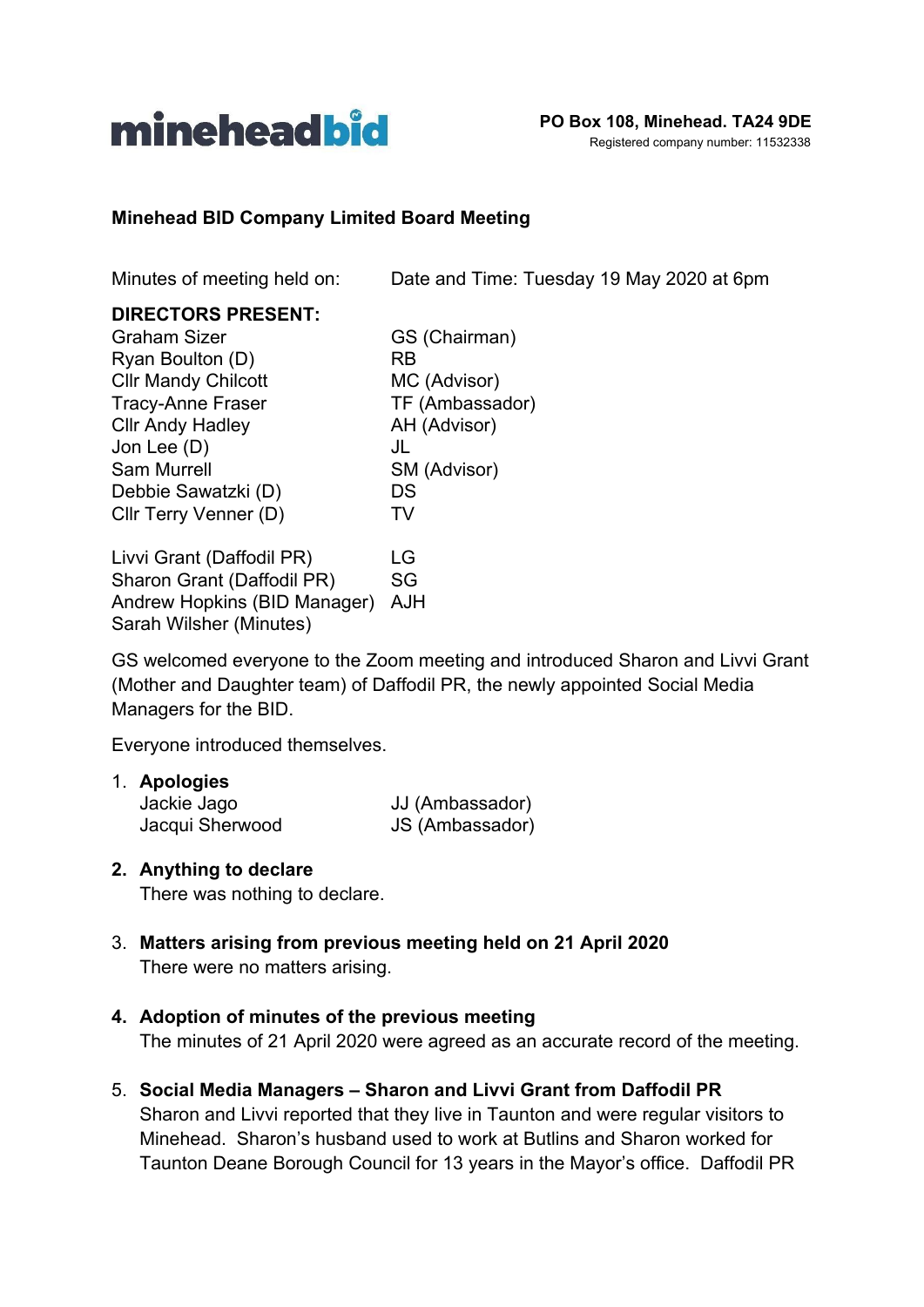was set up two years ago. They have clients all over the Country, across all sectors and one of those clients is Somerset West and Taunton Council (SWT). A more strategic approach was called for with the joining up of organisations, one brand to be circulated and more fluid communications. Sharon and Livvi wished to engage with all the BID members and be their first point of contact. Whilst they were familiar with the area, they did not know all the individual businesses and their aim was to meet the BID members through the next few months by talking to them and assisting them by getting the businesses message out to customers. They acknowledged that a balance was needed between spreading the word to residents that Minehead was open whilst not increasing the number of visitors to the town.

AJH said that he would be working closely with Sharon and Livvi. AH advised that they should be talking to the Coastal Community Team to ensure that there were no conflicts between the workings of both the BID and CCT. GS agreed that there was a need to ensure that all businesses/organisations were working together for the same purpose and in this respect he would send contact details of associated organisations to Sharon and Livvi. He was also keeping the members of the Chamber of Commerce in the loop.

AJH felt that the increased social media messages and the work that BID were doing to assist businesses in their preparations to reopen, could lead to an increase in associate membership.

# **6. Roundtable discussion**

Graham urged all Directors and Ambassadors to keep in contact with the members in their areas every couple of weeks and to bring back to the Board any issues/problems. Directors/Ambassadors reported as follows:

*DS* – The town was getting busier. Glenmore Bakery continued to be very busy. Holland Barrett and the Grape Tree were open, but Debbie hadn't spoken to them for a while as there was usually a customer inside. Some independent traders who were currently closed were feeling low and there was much trepidation and anxiety about the future. Sanitisers and wall dispensers were being ordered for use within the shops by customers, but many sellers would not have the wall dispensers available until July/August. There were a few taxis about but she hadn't seen any in the rank along The Parade.

*AH* - He had seen two taxis using the rank, probably on an ad-hoc basis. He had been in touch with a few people on the list of those businesses who had not applied for a grant and found out that Council officers had also been contacting them.

*RB –* The shops needed to resolve how their internal layout would work with the regulations on social distancing. Some shops, such as the Co-op, had a member of staff on the door to limit numbers. Other units would only allow one customer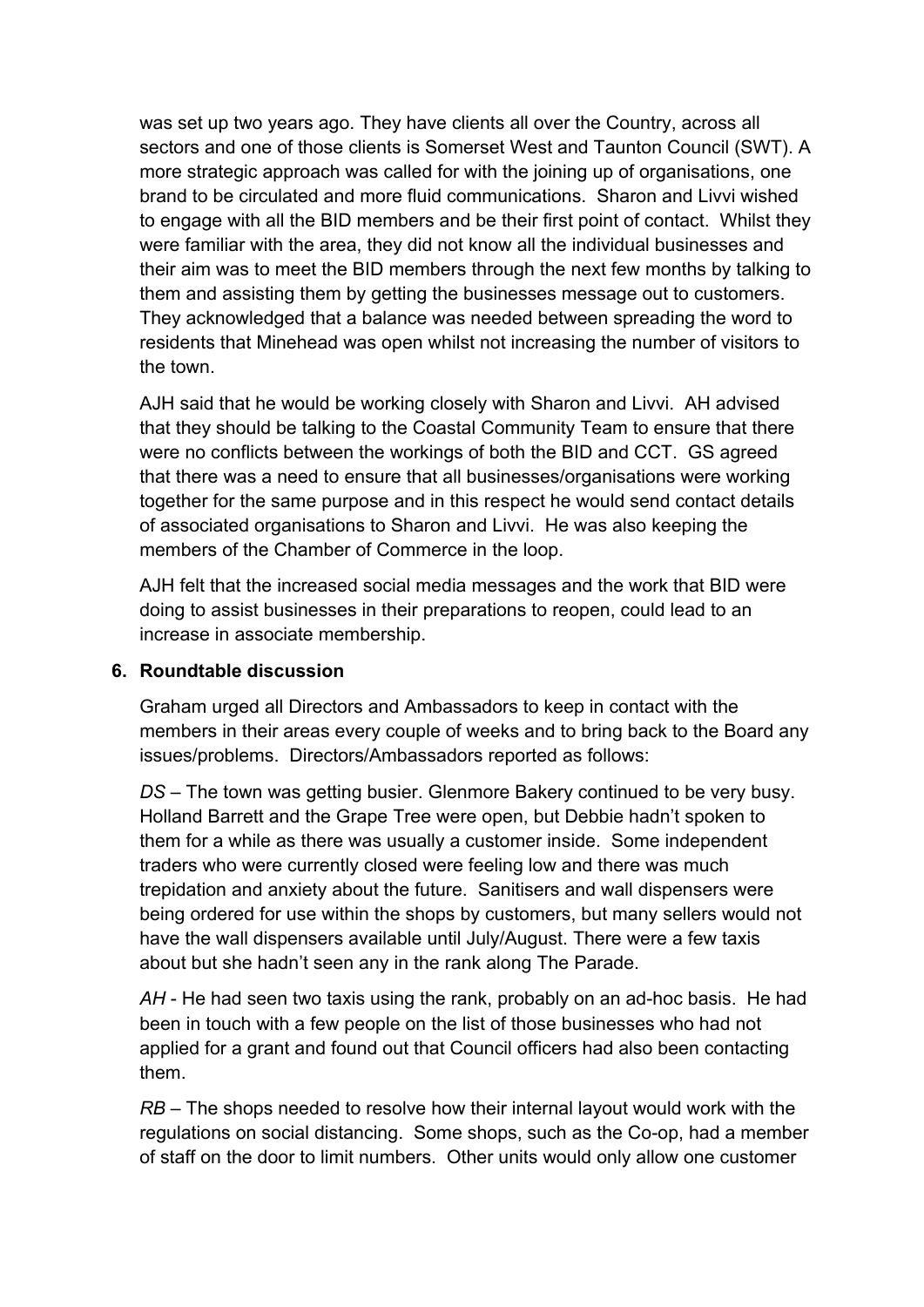in at any one time. The Card Factory suffered from being long and narrow with little space between the aisles. The meeting noted that some businesses in the town had two doors so could have a separate entrance and exit.

*TF* – A one-way system would be employed in her two shops (Wellington and Minehead) with a reduced number of changing rooms and a limit on the number of customers allowed in at any one time. The charity shop in Blenheim Road would be installing a screen to protect the staff.

GS wished to find out what was happening in other towns and what Minehead could learn from others' experiences and practices. AJH said that he was having regular meetings with South West Bids Group and would be able to pick up tips, etc. from the other BIDs.

*JL –* Only the two computer shops were open in Friday Street. All the eligible businesses had been given a grant and the sole traders were completing applications for monies which the self-employed were entitled to. Stuarts Home Furnishers were hoping to re-open on 1 June and they were working towards this. They had sanitiser gel on order, also paper to protect the sofas, chairs and beds. Due to the nature of the shops in Friday Street he did not expect them to attract queues of people.

GS advised that the Farmers Market wanted to re-commence, if only with a limited number of stalls, on 5 July. Shelley wished to link with the BID in order to sort out any issues amicably. The meeting were concerned as to whether social distancing would work around the Farmers Market, particularly as there were often queues outside the fish van which could block the pavement outside Santander. An organised and ordered system would need to be put in place to prevent overcrowding. GS felt that the farmers market, or at least the fish van, would be best placed on Wellington Square where there was more space for queues to form safely. SM advised that there were covenants on Welllington Square which prevented commercial use of this area but suggested that SWT could be asked to waive the covenants for a temporary period.

# **ACTION: GS/AJH/Shelley to approach SWT regarding the farmers market using Wellington Square for a temporary period.**

Sharon and Livvi advised that the Taunton Farmers Market were planning to start back on 21 May.

GS felt that The Parade would be the test-bed for the rest of the town centre.

MC and TV felt that there was the need to educate customers on how to shop and socially distance in order to maintain a steady flow of customers and prevent browsing and unnecessary blockages. TV expressed his concern that some businesses may leave if they did not get sufficient customers, but as a Councillor looking after the residents in his Ward, he was worried about possible influxes of visitors into the town. He advised that he had been given a list from SWT of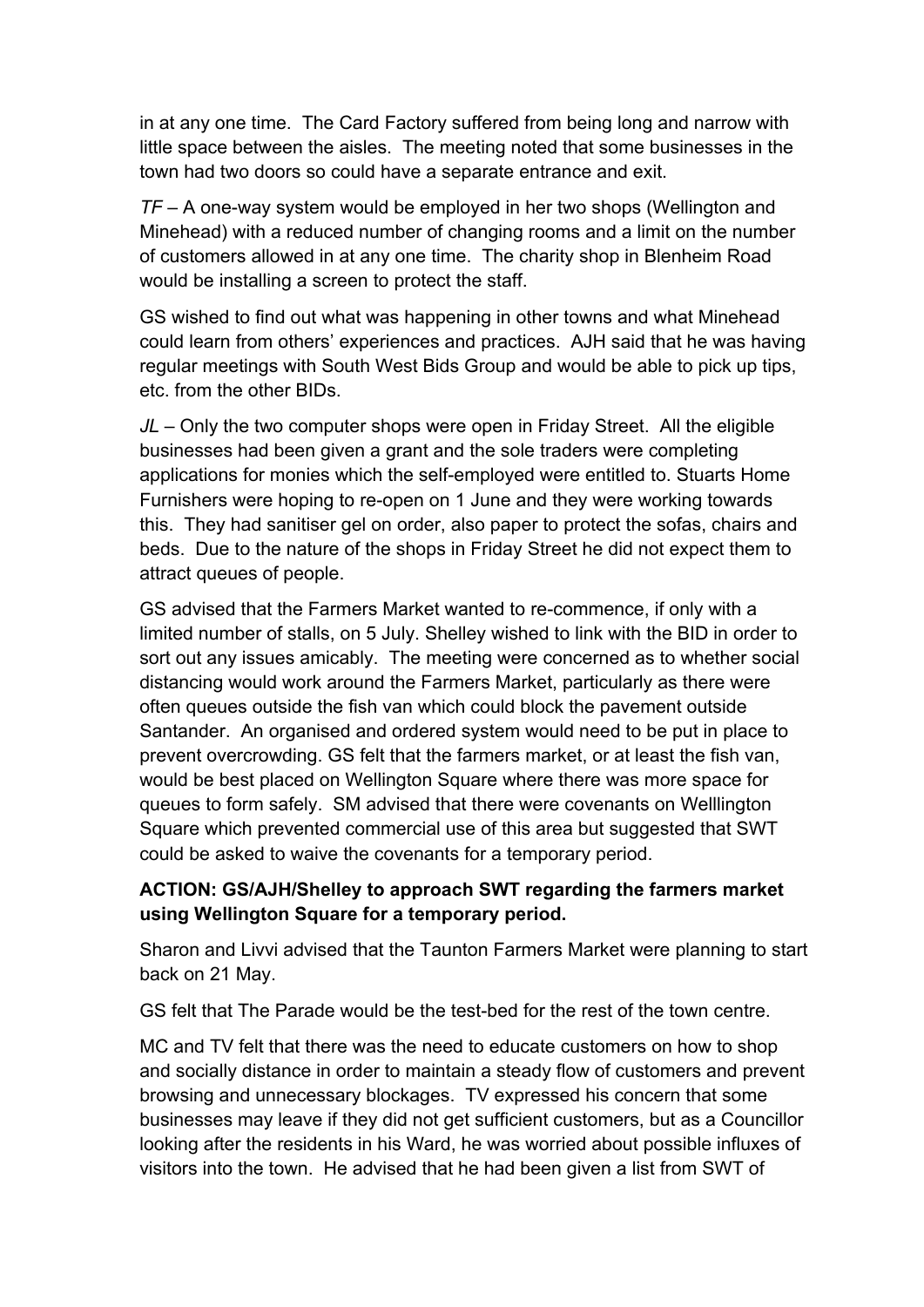those businesses who had not applied for a grant and had contacted them all. Three businesses did not want a grant as they wished for the money to go to those who were more in need.

Unfortunately, the loss of income was causing hardship for the West Somerset Railway which was looking to raise £500,000 in order to keep going. To date they had had raised £100,000.

There was a general confusion as to when businesses could re-open. AJH said that Government were looking to 1 June in the first instance, but July/August was a more realistic time. Butlins were currently closed until the 3 July. Their re-opening would change the dynamics of the town. TV urged for a cautious approach. AH said that Butlins would not open at full capacity. They were planning for an intake of about 2,000 people and would be introducing social distancing. They were the biggest ratepayer in the town and deserved the BID's support.

AJH raised the point that the closure of car parks could make it more difficult for visitors. MC reported that Brean had re-opened their car parks in order to prevent traffic chaos and congestion from on-street parking. SM advised that in order to support key workers SWT car parks were open and charges were not being enforced. With the current easing of restrictions this may change and she was seeking a response from senior management. Before parking charges were again enforced, MC wished to see notices on ticket machines giving people fair warning of when this would re-commence. Enforcement would also encourage regular shorter visits to the town which would be positive for businesses. AJH stated that East Devon were looking at the implementation of social distancing controls in car parks. GS was aware of many more vehicles now being parked along the seafront.

Sharon said that information on best practice from other towns, the South West BIDs Group and local businesses could be shared on social media, and the Councils' and other organisations' messages also communicated via this medium. Posters and signs could also be tailor made for individual outlets within the town. People needed to be educated on how to shop safely.

MC felt that there was currently conflict as to what was and wasn't allowed, for example, the re-opening of schools would allow children to 'mix' yet they could not go shopping with their parents.

#### **7. Coronavirus verbal update – work since the last meeting**

#### *Marketing and Communications*

RB reported that he and AJH had been looking at new approaches to supporting BID members. A series of weekly features promoting businesses open across the town had been run with the West Somerset Free Press. RB is also revisiting the Minehead Gift Card in order to encourage local shopping.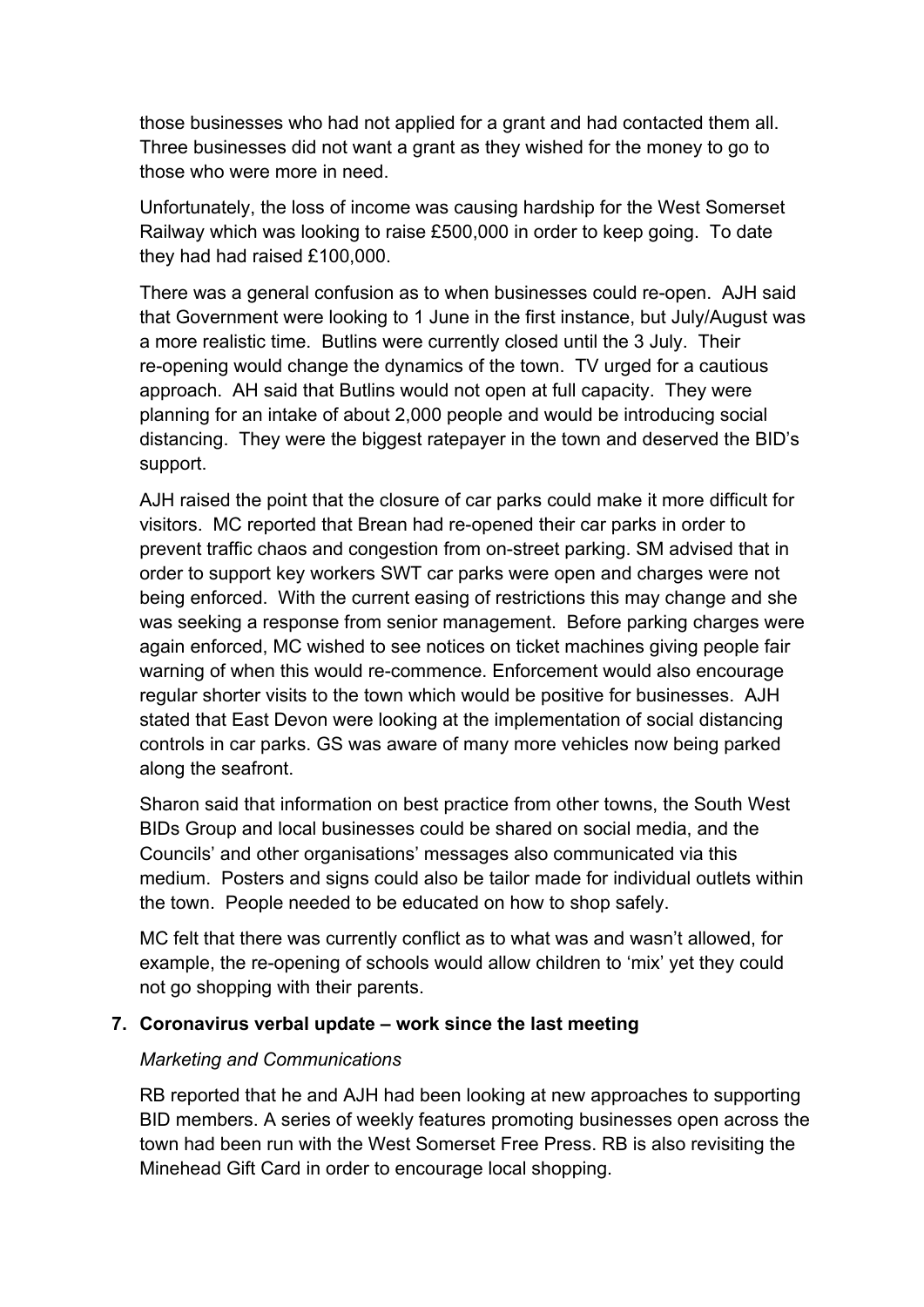With regards to the commission for a new BID website which was to incorporate an online directory of businesses, Scott of Huish Design and Marketing was now creating two websites: An updated BID website with relevant data on the BID, board minutes, blogs and examples of projects, Springboard figures, etc. and a new separate shoppers website, which would eventually promote all 244 BID members, but would initially focus on the businesses which were currently open. The websites would link with Sharon and Livvi's social media work and a printed guide to be delivered to each household in the local area was being investigated with Paul and Clive Smith from Word Gets Around.

A promotion with Active Signs, Is OK Designs, Park Lane Interiors and Simply Blinds and Curtains to enable businesses within the BID to get the necessary signs and screens to reopen was due to go live later this week. Businesses would be given a £50 voucher to get the necessary signs or blinds to match each businesses' individual requirements.

AJH advised that Visit Exmoor and Visit Somerset had updated their Minehead pages ready for when Minehead was properly open.

He was meeting with the South West BIDs Group every two weeks and this group had grown in number with Dorset BIDs now joining. He also had free access to the Association of Town and City Management (ATCM)'s information and was sharing this with the BID Board. Approaches had also been made to the Local Enterprise Partnership (LEP) and Somerset County Council on their recovery work. SWT were working on a cross-county recovery plan with SWT leading on the recovery element. The High Streets Task Force had developed a Covid-19 recovery framework and a ten-point plan for getting businesses and town centres reopen. This work was the focus of discussions with these bodies. He was also involved in the Exmoor Recovery Plan being led by Visit Exmoor and Exmoor National Park and would be attending the Visit Somerset Board meeting later that week to learn about their work on the South West Tourism Zone.

AJH had continue to maintain and update the lists giving details of the businesses that were open, this was being promoted through our social media channels and the West Somerset Free Press campaign.

JL asked whether 1 June was a realistic re-opening date. AJH explained that the details of the Government's documentation (road map) did not exactly state when different categories of non-essential businesses could open. Some businesses would not be opening on 1 June as they were not prepared and needed to get PPE, hand sanitiser gels and social distancing controls in place.

# **8. AOB**

# **Springboard footfall monitor**